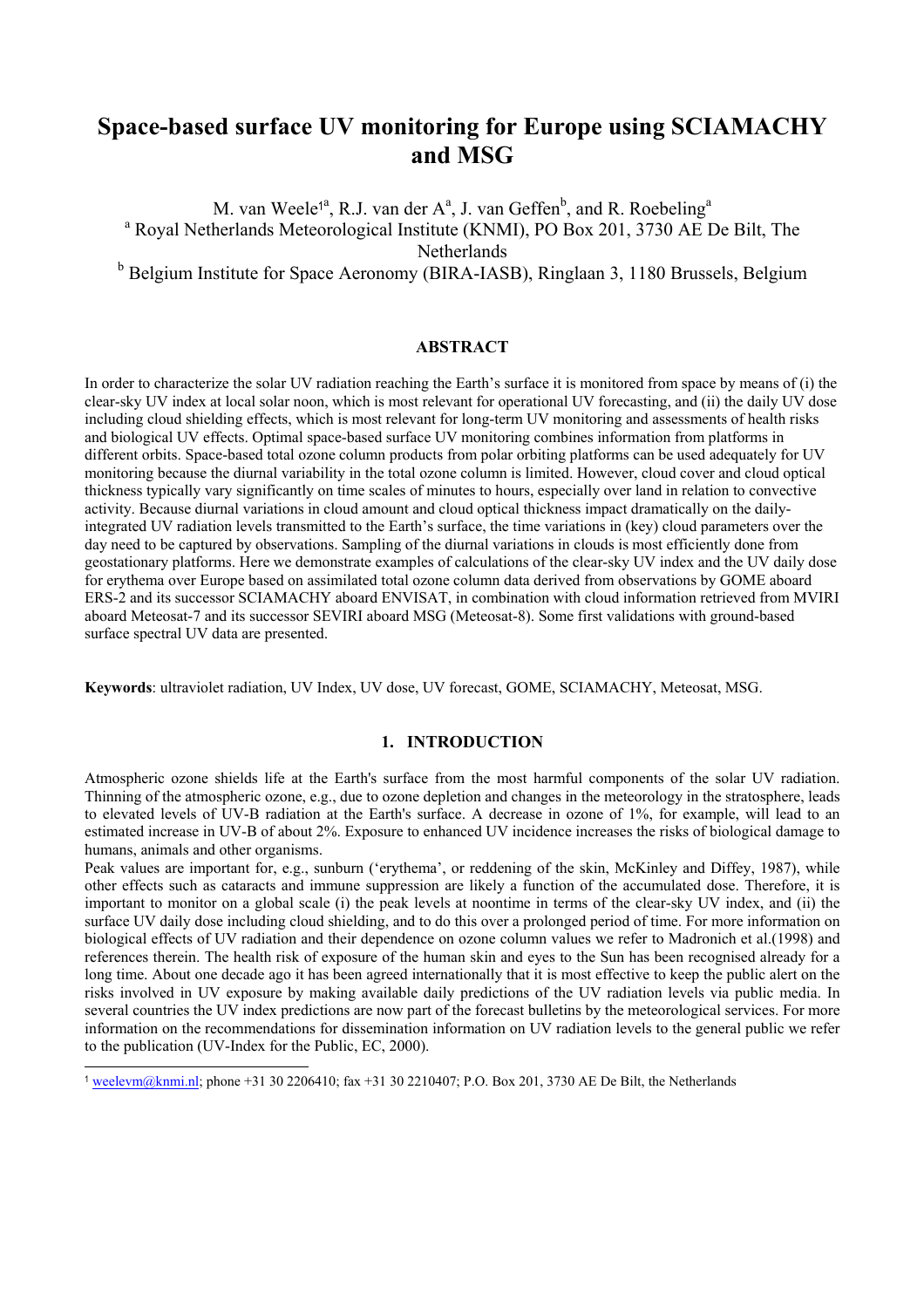Within the ESA project 'Tropospheric Emission Monitoring Internet Service' (TEMIS; http://www.temis.nl) a near-real time service has been set-up for UV index predictions and UV daily dose monitoring. Since 1995 satellite measurements of the near-real time ozone column by, first, GOME (aboard the ERS-2 satellite, 1995-2003) and, afterwards, SCIAMACHY (aboard the ENVISAT satellite, 2003-present) are assimilated in a tracer transport model in order to produce near-real time global maps of ozone at local solar noon. This in turn is converted to global maps of the clear sky UV index for local solar noon, using additional, constant, factors such as surface elevation, the per location varying solar zenith angle at local noon over the year, and the seasonal variation in the Earth-Sun distance. The daily UV dose is computed every day for the day before over Europe. For the UV dose, use is made of analysed ozone fields instead of forecasted ozone fields and in addition of diurnal cloud information from MVIRI on METEOSAT-7(1998-present) and SEVIRI on MSG/METEOSAT-8 (2004-present). The TEMIS archives and latest data and images are made available via the TEMIS website at http://www.temis.nl/uvradiation/. Here, also information is given on the GOME and SCIAMACHY instruments. Extensive information on the Meteosat data and the instrument details can be found at the EUEMETSAT website: http://www.eumetsat.int/ . For more information on the method and quality of the analysed and forecasted total ozone assimilated columns we refer to (Eskes et al., 2002; 2003). In this paper we explain the methods used, show some calculations of the clear-sky UV index and UV dose, and further focus on the required cloud products and the parameterisation of the effects of clouds on the UV daily dose. Finally we give some results of our first validation exercises.

### **2. METHODS**

Two of the most important satellite products that are needed for accurate space-based surface UV radiation monitoring are the daily total ozone column at noon and the diurnally varying cloud cover. For the clear-sky UV index predictions the availability of accurate total ozone column forecasts is most crucial (Eskes et al., 2002; Eskes et al., 2005a). Currently forecasts of total ozone are made for the coming eight days. Several instruments on polar-orbiting platforms monitor the total ozone column. The NASA TOMS record, recently continued with the Dutch-Finnish OMI instrument on EOS-Aura, dates back to the late 1970s (http://www.toms.gsfc.nasa.gov/ . The ESA GOME-SCIAMACHY series dates back to 1995 and is used here. This record will be continued by Eumetsat with the GOME-2 series of instruments on MetOp platforms from 2006 onwards. Present-day total ozone instruments obtain (near-) global coverage in one day. Data assimilation based on ozone tracer transport using meteorological analysis and forecast data from numerical weather prediction models such as ECMWF has been shown a powerful method to fill in data gaps and produce accurate ozone forecasts (Eskes et al., 2002; 2005). The method to calculate the clear-sky UV index from the predicted total ozone column at noontime is fully described in (Allaart et al., 2004).

For the UV dose a combination of (satellite) data sources is needed. Basically, the required information includes, apart from the total ozone column data, cloud cover and cloud optical thickness, aerosol optical thickness and aerosol optical properties (absorption; scattering), UV surface reflection data and the incoming solar irradiance (Madronich et al., 1998; Herman et al., 1999; Martin et al., 2000; Verdebout, 2000; McKenzie et al., 2001). Most important are the total ozone column and the time-varying cloud cover (Martin et al., 2000). Improvements will come from the inclusion of observations of cloud optical depth, aerosol optical depth, aerosol absorption optical depth and surface albedo in the algorithm. In addition a continuous validation program is needed for the calculated surface UV doses with the aid of a surface UV network, augmented with a validation program for the various underlying satellite products, including at least ground-based observations of ozone column, cloud cover, cloud optical thickness and aerosol optical thickness.

For UV risk assessments is it required to establish climatological maps of the incoming UV radiation levels at the Earth's surface. The climatological data should contain averages, variability in space and time, trends and extremes. Climatologies and long time-series based on measurements at single stations are extremely useful, but interpolation in space between stations is very difficult and it introduces large uncertainties. The size, representativity and homogeneity of the ground networks will limit direct contributions of ground-based surface UV monitoring to spatially-resolved climatologies. In order to develop representative climatological maps of the UV dose global space-based monitoring is required on a time scale of decade or more and it can only be obtained by calculations that are based on combinations of satellite measurements. Again, it is emphasized that the role of ground networks is indispensable for space-based longterm monitoring, because the calculations based on satellite measurements as well as each of the underlying satellite products need adequate and continuous ground validation for quality assurance and quality control.

Cloud cover and cloud optical depth typically vary on time scales of minutes to hours. Therefore, the usefulness of cloud information from polar-orbiting platforms to calculate the UV daily dose is typically limited. Nevertheless, for practical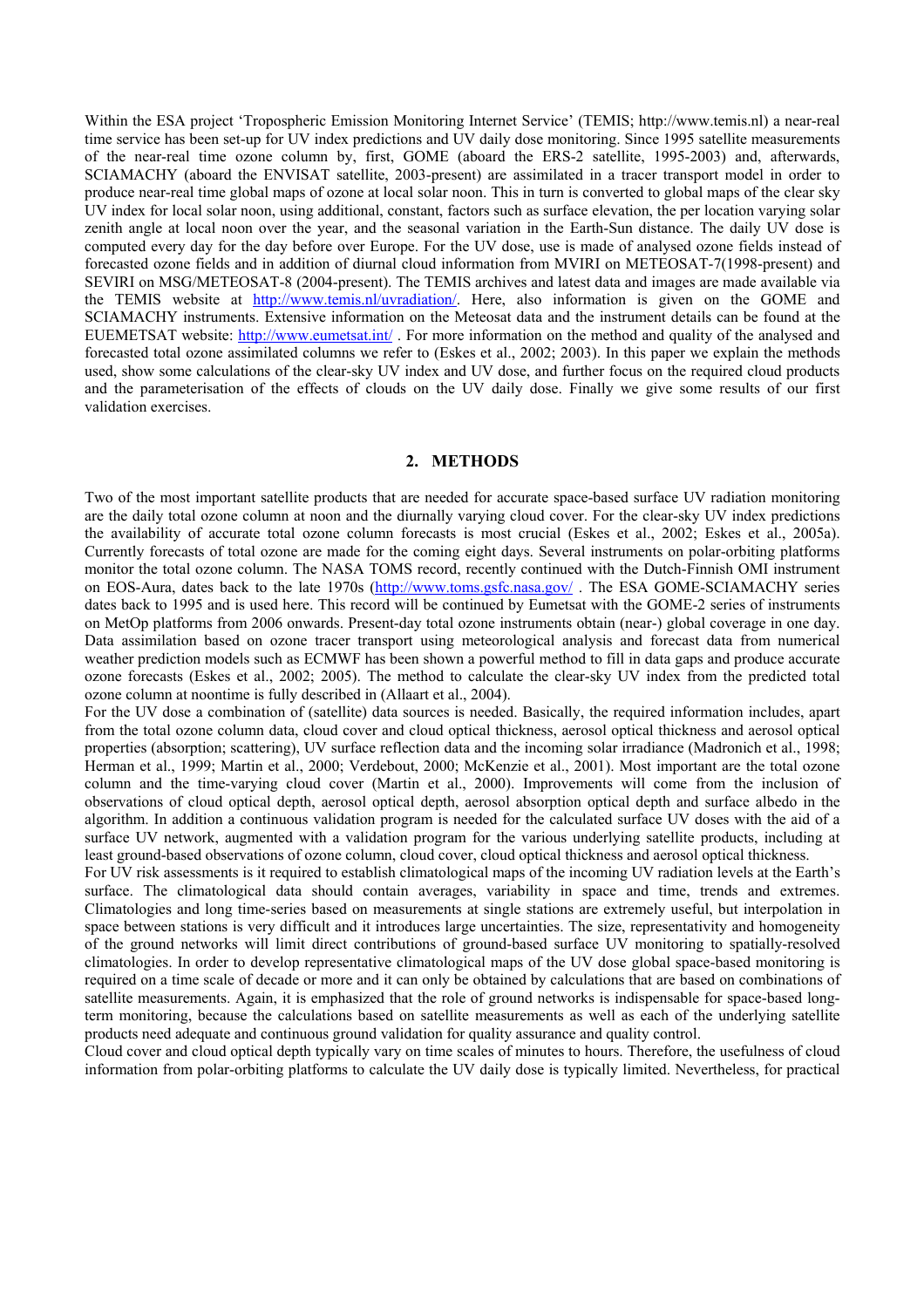reasons cloud information from instruments that measure over a certain location only once a day has been applied in several existing satellite UV estimates (Eck et al., 1998; Herman et al., 1999; Meerkoetter et al., 1997). The question is how representative measurements at a certain local overpass time of a polar-orbiting platform are for the integrated cloud shielding during the day. Clearly, this will depend on the meteorological situation and it will be a better assumption at one location than another. However, typical examples of diurnal cycles in cloudiness that frequently occur include over land the increase in convective activity during the day and over sea and in coastal zones the break-up of stratus and stratocumulus clouds during the day, both as a result of the diurnal cycle in solar radiation. Nevertheless, relations have been sought and found between the dose rate at a certain time (e.g. noontime) and the daily dose. Weatherhead et al.(2005) presents relationships with acceptable statistical uncertainty as a function of latitude and month, albeit only for ideal conditions, i.e., when cloud cover and cloud transmission remain constant over the day. Martin et al. (2000) concluded that satellite-derived maps of UV daily dose cannot be expected to produce accurate values if they rely on a single estimate of the cloud conditions, but these methods may be able to provide reasonable estimates of the monthly dose  $(<5\%)$ .

Representative high frequency observations of clouds can be obtained from instruments on a geostationary platform such as MVIRI on Meteosat-7 in the case of Europe and Africa (Verdebout, 2000). Spatially much better resolved cloud cover information is now available from MSG (now called: Meteosat-8). Cloud masks are produced operationally within the framework of the Eumetsat Nowcasting Satellite Application Facility (NWCSAF): http://www.meteorologie.eu.org/safnwc/. Furthermore, quantitative cloud information is also becoming available from MSG, e.g., within the Eumetsat Climate Monitoring Satellite Application Facility (CMSAF): http://www.dwd.de/en/FundE/Klima/KLIS/int/CM-SAF/index.htm . The most important improvements of MSG compared to Meteosat-7 are the higher spectral, spatial and temporal resolution. Due to these improvements cloud properties, such as cloud optical thickness, can be retrieved with much higher accuracy up to latitude 65 °N. The cloud optical thickness product from MSG is a very important step for an improved parameterisation of UV cloud transmission. In the current algorithms it is assumed, arbitrarily, that overcast clouds transmit 50% of the UV radiation, which will be largely in error for both thin and thick overcast clouds.

## **3. RESULTS AND DISCUSSION**

At present, total ozone columns are operationally retrieved at KNMI from the SCIAMACHY nadir observations using the TOSOMI scientific algorithm (Eskes et al., 2005b). The algorithm is run in near-real time, which implies that the ozone column data is made available within a few hours after observation by SCIAMACHY. In combination with the latest ECMWF meteorological forecasts, data assimilation by a tracer transport model provides every day an accurate forecast of the global ozone fields for eight days ahead (Eskes et al., 2002). The forecast ozone fields are used to provide accurate forecasts of the clear sky UV index eight days ahead using the algorithm described in Allaart et al (2004).



**Figure 1** Clear sky UV Index over Europe predicted on 3 July 2005 for 4 July 2005 (left) and the analysis of the (erythemal) UV daily dose (in kJ/m<sup>2</sup>) over Europe calculated on 4 July 2005 for 3 July 2005. The spatial coverage of the UV dose domain is limited by the domain of the operational Meteosat-7 cloud mask product at KNMI. Surface elevation effects are taken into account in both algorithms.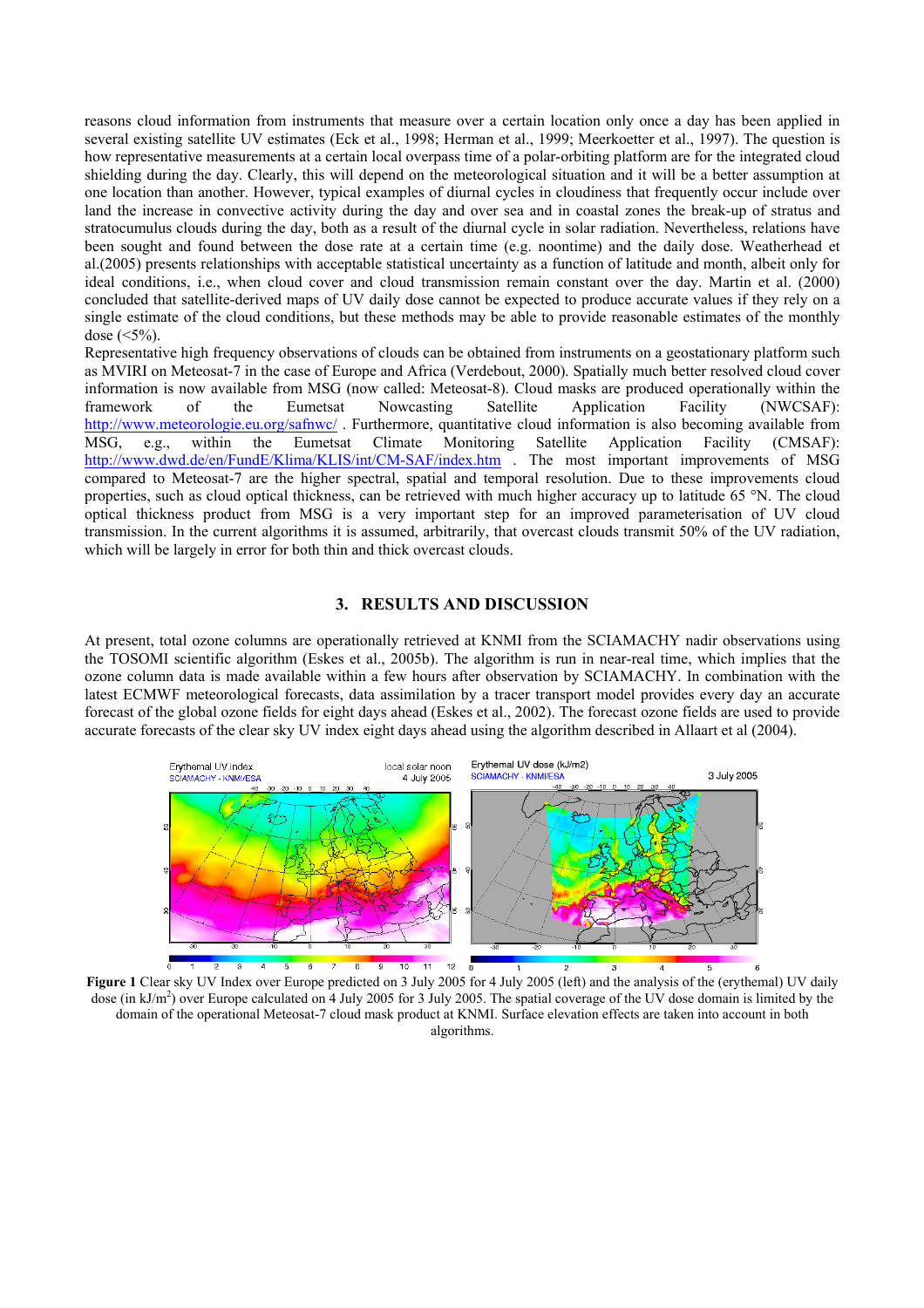Figure 1 (left) shows an example of the clear-sky UV index for Europe. Values over northern Africa, the Middle-East and Turkey reach more than 12 for this day, while the predicted UV index is in the order of 5 to 6 over the British Isles and Scandinavia. Figure 1 (right) shows an example of the daily UV dose. Values reach over 6 kJ/m<sup>2</sup> over northern Africa and Southern Spain, while the daily UV dose was around  $2 \text{ kJ/m}^2$  over northern Europe for this day. Note that the UV products are calculated on a regular grid of  $0.5 \times 0.5$  degrees. The solar zenith angle is computed from the latitude of the centre of the grid cell. The Allaart et al. (2004) algorithm does not account for variations in aerosol load. Implicitly it contains a "zero-order" aerosol correction based on an average aerosol load. As soon as reliable spacebased aerosol products will become available in near-real time, an improved aerosol correction as has been developed by Badosa and van Weele (2002) will be applied. McKenzie et al.(2003) studied the possible effect of the ozone profile (for given total ozone column) on the estimation of the UV dose from satellite sensors. They found that the effects can be significant in the UV-B region, but the sign of the effect depends on the solar zenith angle. Consequently, the effect on the daily dose is suppressed to only a percent of two, which is small compared to other effects. Therefore, the use of total ozone column data typically suffices for estimation of the daily UV dose.



**Figure 2** The assumed reduction in surface UV for a given amount of cloudiness (straight line) as derived from ground-based observations of spectral surface UV radiation and standard cloud observations at KNMI in De Bilt, The Netherlands (line with ticks).

The daily UV dose is calculated by integration of the UV index between sunrise and sunset, including a factor for the attenuation by clouds based on hourly cloud cover data from Meteosat-7. Figure 2 shows the assumed reduction in surface UV for a given amount of cloudiness as derived from ground-based observations of spectral surface UV radiation and standard cloud observations at KNMI in De Bilt, The Netherlands. Validation has shown that the approximation works reasonable except for overcast situations where large variations occur in the attenuation factor, depending on the cloud optical thickness.

Basically, the use of parameterisations such as presented in Figure 2 can be avoided on theoretical grounds, e.g. by application of full 3-D radiative transfer modelling for a given 3-D cloud field. However, it should be realised that this would be a very time consuming set of calculations. Further, in practice, the uncertainty in the 3-D input cloud field would be much too large to justify such an approach. Nevertheless, the quality of the parameterization of UV transmission as a function of cloud cover can certainly be verified by a set of 3-D radiative transfer modelling calculations for various typical 3-D cloud fields. In fact, different (statistical) relations may exist between cloud cover and incident surface UV radiation at different locations. At present, the increase in spatial and temporal resolution information on cloud cover and more complete cloud information (including cloud optical thickness) as derived from SEVIRI on MSG is most useful to improve upon the current calculations of the daily UV dose.

High resolution cloud masks are produced operationally within the framework of the Eumetsat Nowcasting Satellite Application Facility. The time resolution is 15 minutes instead of one hour. Further, within the framework of the Eumetsat Climate Satellite Application Facility (CM-SAF) quantitative cloud products are being derived from MSG data, including cloud optical thickness (Roebeling et al. 2003; Feijt et al. 2004). This data is most important to improve upon situations with overcast cloud cover. Currently, the crude assumption is made that, if overcast clouds are present, UV cloud transmission is 50%.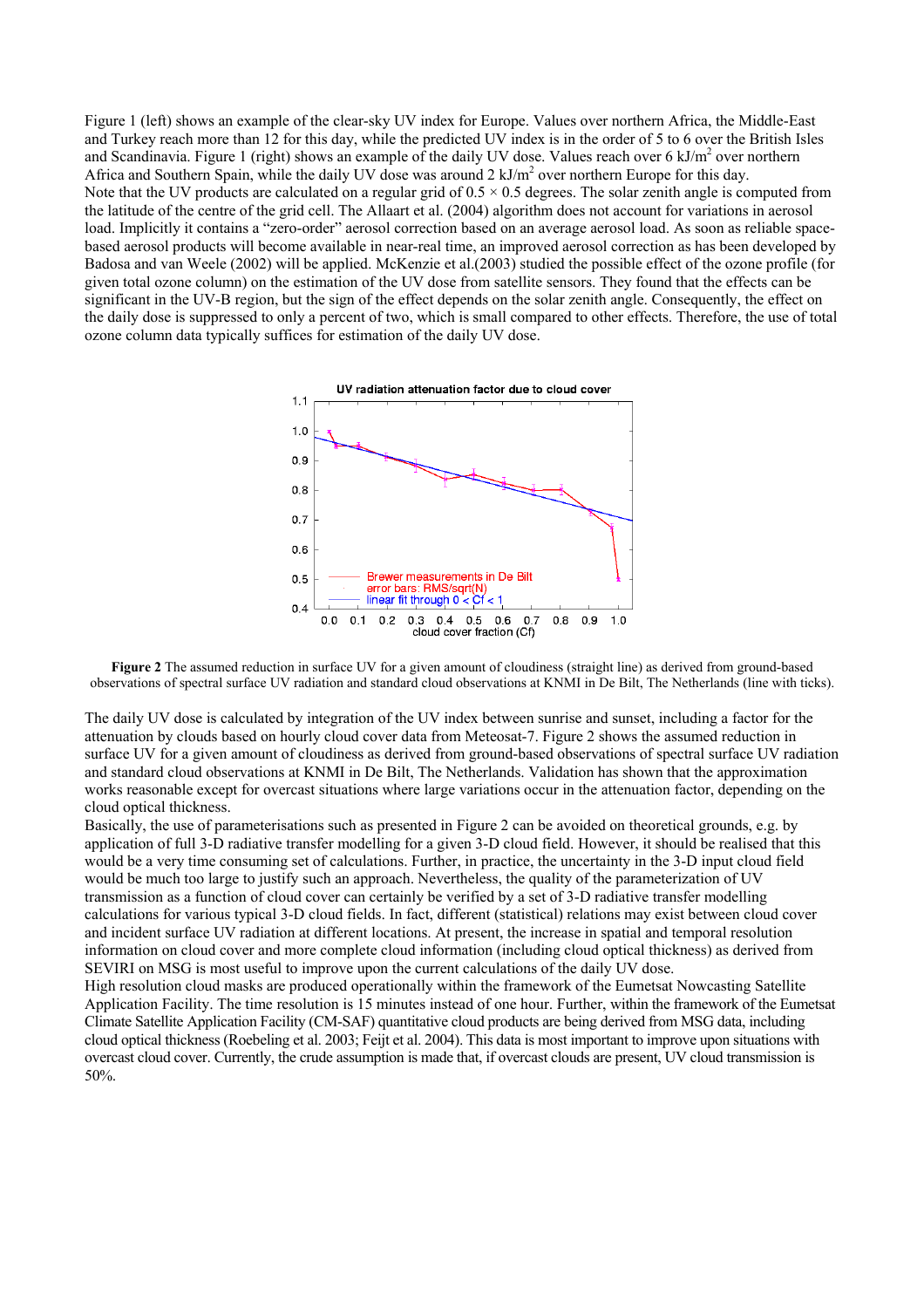

**Figure 3.** Cloud Optical Thickness (COT) over part of N-W Europe. Example for 13 May 2004, 11 UTC based on MSG.

Figure 3 shows the cloud optical thickness as derived from MSG/SEVIRI observations over part of North-western Europe. Some smaller areas with thick clouds  $(COT > 20)$  are surrounded by areas with medium thick clouds (5 < COT  $\leq$  20) and thin clouds (COT  $\leq$  5). Figure 4 shows on the left the frequency distribution of the cloud optical thickness for the domain shown in Figure 3 and, on the right, the cumulative frequency distribution. In this case it can be concluded that for about 70% of the pixels there are either no clouds or clouds with an optical thickness smaller than 10. For the selection of pixels with overcast cloud cover the current algorithm would overestimate the UV dose because it assumes 50% cloud transmission, roughly corresponding to cloud optical thickness of 10. Analysis of longer time series for the area over North-western Europe showed for the cloud optical thicknesses day-to-day variations of the median between 2 and 20 (Roebeling et al. 2005). Figure 4 also shows that the retrievals of cloud optical depth correlate well with retrievals based on AVHRR on NOAA-17.



**Figure 4.** Frequency distribution (left) and cumulative frequency distribution (right) of the Cloud Optical Thickness (COT) as derived from MSG for 13 May 2004, 11 UTC over the domain shown in Figure 3. The dotted lines represent similar retrievals of COT based on NOAA-17 AVHRR data.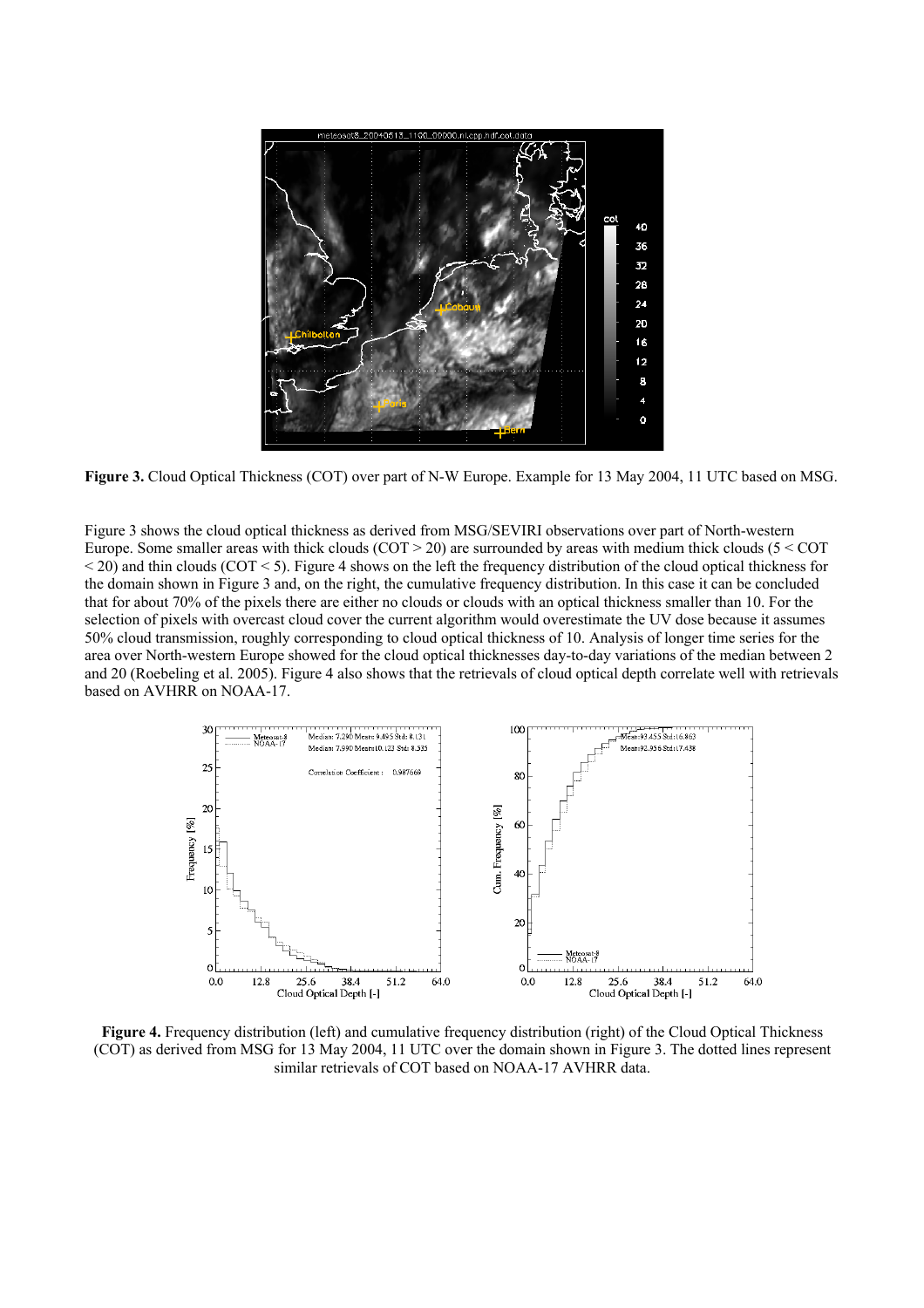The dependence of UV cloud transmission (T<sub>UV</sub>), on cloud optical thickness ( $\tau_c$ ) can be written as  $T_{UV} \approx (1 + 0.1\tau_c)^{-1}$ , in first (δ-Eddington) approximation (van Weele and Duynkerke, 1993). Here, it is assumed that there is no cloud absorption, and that the dependence of cloud transmission on the angle of the incident solar beam can be neglected in first order. The latter assumption is quite reasonable in the UV spectral range because a significant part of the UV radiation that is incident at cloud top is diffuse radiation due to Rayleigh scattering out of the solar beam above cloud top. To give some idea on the UV cloud transmission to cloud optical thickness relationship: roughly 50% cloud transmission is found for a typical cloud optical thickness of 10 (stratus, fair weather cumulus, stratocumulus);  $\sim$ 70% cloud transmission or more for thin clouds with an optical thickness of 4 or less; cloud transmissions are as low as 25% and 10% for thick clouds (thick stratus or cumulus, nimbostratus 'thunderstorm clouds') with cloud optical thicknesses of 30 and 90, respectively. Clearly, the current assumption of 50% cloud transmission for overcast situations can easily lead to several tens of percent error in the daily UV dose in cases that cloud optical thickness is very different from a value of about 10. The relationship also shows that cloud transmission is more sensitive to relative errors for thin  $(\tau_c < 5)$  and medium thick clouds  $(5 < \tau_c < 20)$  than for errors in thick clouds  $(\tau_c > 20)$ . Current uncertainties in cloud optical thickness can reach 50-100% for a single location and time. Therefore, for practical applications, such as the derivation of the daily UV dose, it will be already a significant improvement to be able to distinguish between thin, medium thick and thick clouds and to assign a more realistic cloud transmission to different overcast situations.

First validation studies of the daily UV dose have been performed with the surface spectral UV data contained in the European UV database EDUCE hosted by the Finnish Meteorological Institute (FMI) at http://ozone2.fmi.fi/uvdb/ . The comparisons that are shown here are for 2002 and therefore based on observations from ERS-2/GOME and Meteosat-7/MVIRI. The main difference between these products and the products based on SCIAMACHY and MSG is the improved spatial and temporal resolution of the latter two instruments. The so-called BASINT tool at the EDUCE website offers the possibility to convert UV spectra directly into an erythemal dose rate, given in  $J/m^2/s$ . To facilitate the comparison as a function of time of the day, the computation of the UV dose has been performed by a time-integration over 10-minute intervals. Also the TEMIS algorithm calculates the daily UV dose by integration over 10-minute intervals to fully take into account the variation in solar zenith angle over the day. Figure 5 shows two examples of validation of the 10-minute integrated UV dose for cloud free days with different aerosol load at the island of Lampedusa (35 N; 13 E), which is a very suitable location for validation of space-based UV products (Meloni et al., 2005). The results are almost identical for 14 July 2002 (right figure) with, assumingly, a kind of average aerosol load. On 28 May there is a notable difference with apparently less aerosol load. This is confirmed by measurements of the aerosol optical depth at 500 nm: 0.284 on 14 July 2002 and 0.091 on 28 May 2002 (Alcide di Sarra, private communication). The spacebased calculation of the daily UV dose for 14 July 2002 is 4.86 kJ/m<sup>2</sup>, whereas the BASINT-integrated ground-based value is 4.83 kJ/m<sup>2</sup>. For 28 May the space-based value is 4.84 kJ/m<sup>2</sup> and the ground-based value is 5.31 kJ/m<sup>2</sup>.



**Figure 5.** Validation of the 10-min erythemal UV dose at Lampedusa (35 N; 13 E) for two cloud-free days with different aerosol load: the aerosol load on 14 July 2002 is estimated higher than on 28 May 2002. The space-based calculation of the UV dose is denoted with 'TEMIS', the surface UV measurements are denoted by 'BASINT'. The lowest curve represents the space-based calculation of the UV dose if overcast conditions would have prevailed (50% cloud transmission). For the spectral UV observations at Lampedusa, courtesy: Alcide di Sarra.

Finally, a comparison has been made for an almost fully clouded day at Thessaloniki on 6 June 2002. Figure 6 shows that the space-based UV dose calculations correspond most of the day with the curve for fully overcast pixels. The BASINT integrated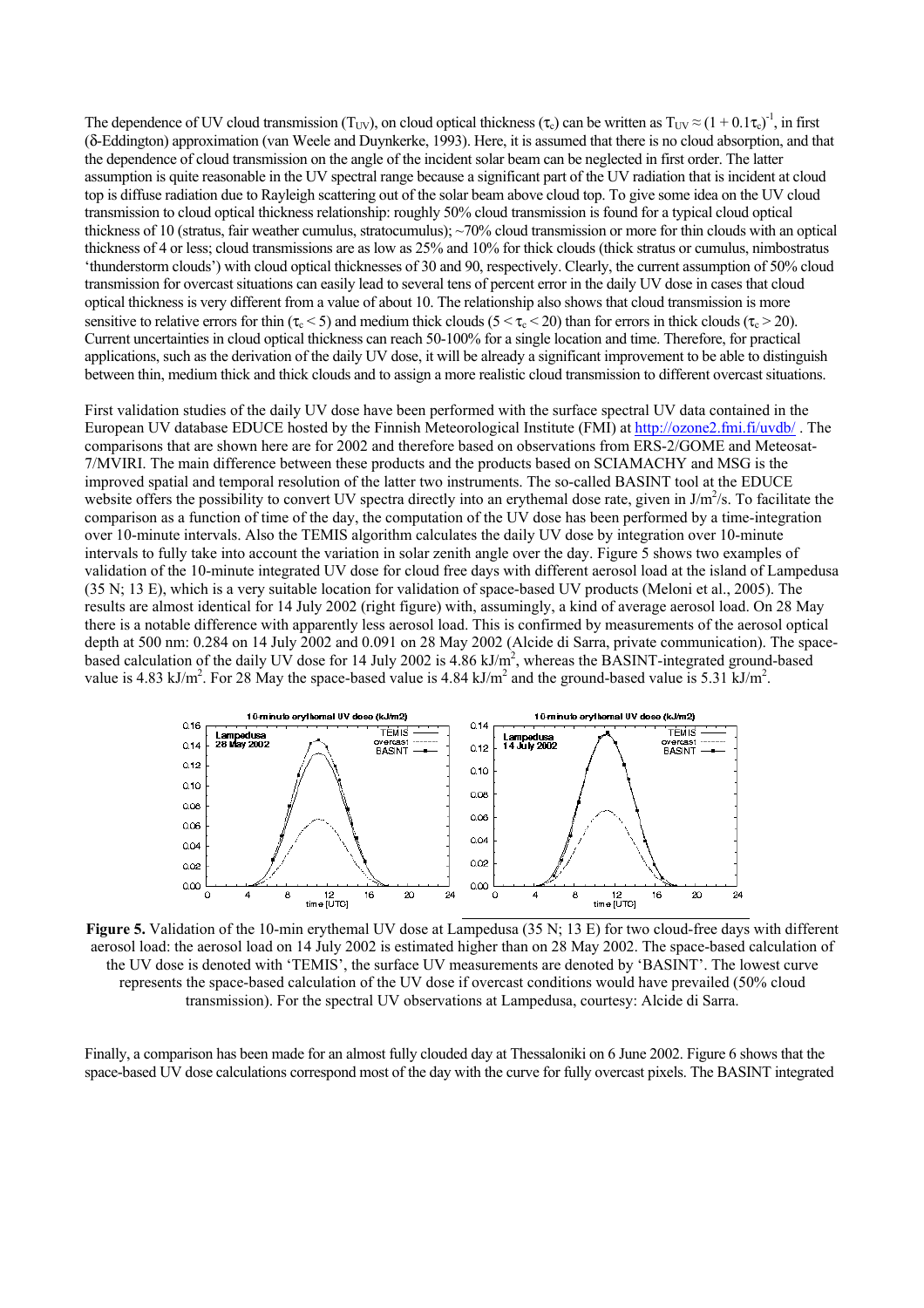ground-based observations are during most of the day higher than the space-based calculations. This would imply that the clouds are actually thinner on this day than implicitly is being assumed in the algorithm that always applies 50% cloud transmission. Another possibility is of course that cloud cover at the station location was not 100% as reported by Meteosat for the entire grid cell, and that the instrument was looking through openings in the cloud field.



**Figure 6.** Validation of the 10-min erythemal UV dose at Thessaloniki (41 N; 23 E) for an almost fully clouded day on 6 June 2002. The space-based calculation of the UV dose is denoted with 'TEMIS' and overlaps with the 'overcast' curve for most of the day. The surface UV measurements denoted by 'BASINT'are significantly higher. The upper curve represents the space-based calculation of the UV dose if cloud-free conditions would have prevailed. For the spectral UV observations at Thessaloniki, courtesy: Alkis Bais.

## **4. CONCLUSIONS AND OUTLOOK**

This paper explains methods that have been developed to obtain space-based estimates of the clear-sky UV index and the daily UV dose. It is concluded that the optimal method for space-based surface UV monitoring combines satellite products from different satellite platforms. This combined approach has been proposed first by Verdebout (2000). In recent years step-by-step the required input parameters are becoming available from (operational) satellite instruments and the data improve in resolution and quality. The first step will be to operationalise the use of the MSG (Meteosat-8) cloud mask for the TEMIS UV dose product. Next, the operational use of the MSG cloud optical thickness will be investigated. Another improvement will be to include operational space-based aerosol products in the calculations. A suitable parameterisation has already been developed based on radiative transfer modelling (Badosa and van Weele, 2002; Badosa et al., 2005). Product improvements should further derive from extensive validation studies. Up-to-date information on developments in long-term space-based UV monitoring can also be found at the ESA/EU GMES Service Element for the Atmosphere called 'PROMOTE': http://www.gse-promote.org/. Lastly, future extensions of the satellite derived daily UV doses will include the calculation of daily UV doses that are weighted with other action spectra than the (McKinley and Diffey, 1987) erythema action spectrum, which is clearly highly desirable for UV risk assessments and does not pose conceptual problems as space-based UV data are based on forward (radiative transfer) modelling calculations using constrained input parameters.

#### **REFERENCES**

- 1. Allaart, M., van Weele, M., Fortuin P. and Kelder, H., UV-index as function of solar zenith angle and total ozone. Meteorological Applications, 11: 59-65, 2004.
- 2. Arola, A., S. Kalliskota, P.N. den Outer, K. Edvardsen, G. Hansen, T. Koskela, T.J. Martin, J. Matthijsen, R. Meerkoetter, P.Peeters, G. Seckmeyer, P.C. Simon, H. Slaper, P. Taalas, and J. Verdebout, Assessment of four methods to estimate surface UV radiation using satellite data, by comparison with ground measurements from four stations in Europe, J. Geophys. Res., 107(D16), 4310, doi:10.1029/2001JD000462, 2002.